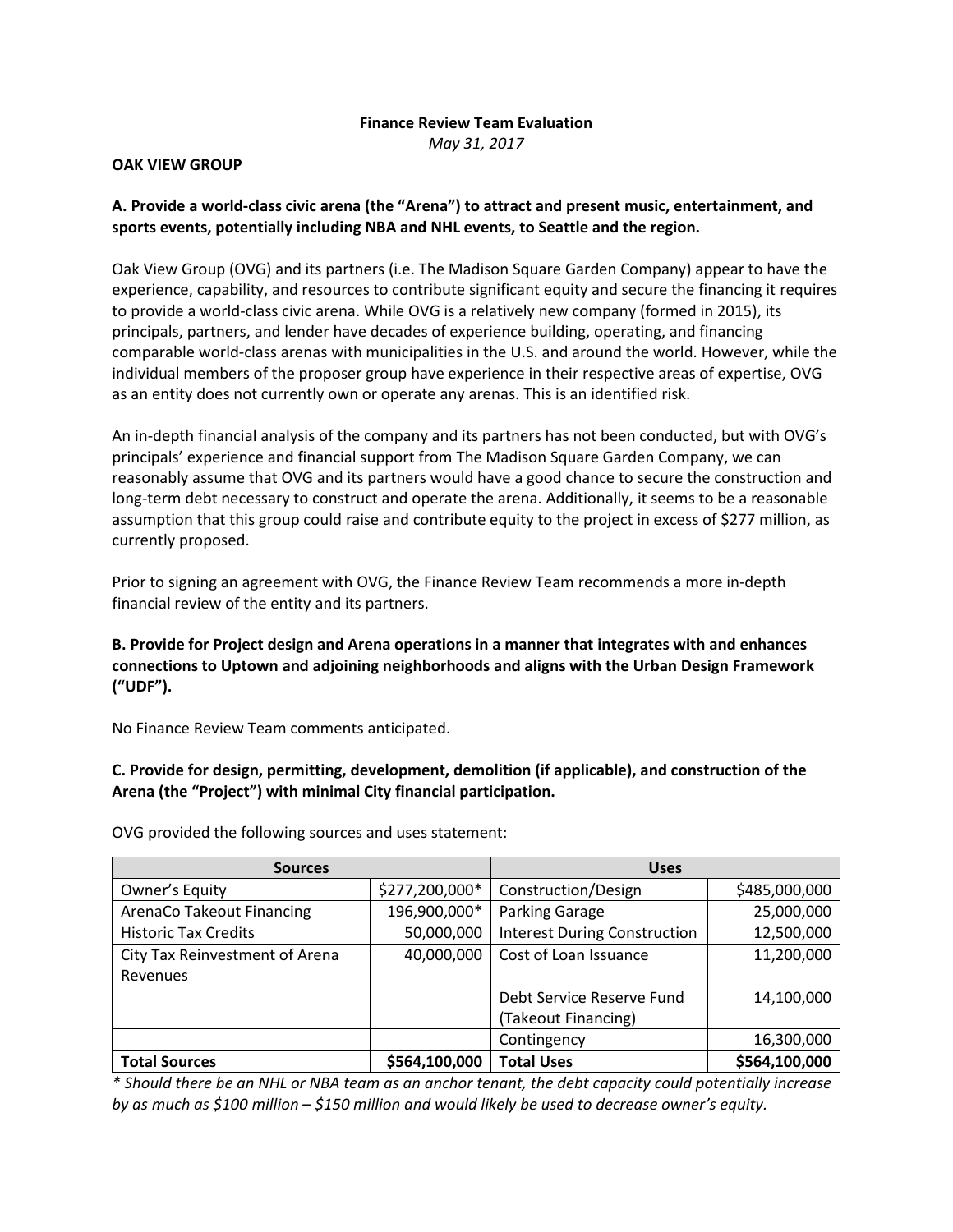The City's Design/Constructability Team is doing the financial assessment related to the appropriateness and feasibility of the construction budgets.

A major strength of OVG's construction financing proposal is that it does not require City financing (i.e. no bonds issued or new taxes proposed). However, there is a request for City reinvestment of the incremental tax revenue derived from the arena, which would be invested annually, and for the City to allow OVG to operate all three of Seattle Center's other parking garages and develop a revenue-sharing agreement with the City.

On the revenue side, the City would generally receive the same level of tax revenues related to the arena and parking it currently receives, and OVG would also provide the same level of parking revenue (e.g. based on a trailing average of prior years and adjusted for inflation). However, as noted above, the incremental taxes and parking revenue amount above a to-be-determined baseline would be invested into the project or captured by OVG. If the proposal is selected, there may be an opportunity to further refine the revenue streams.

The ability to secure financing will rely on the projected revenue generated by the arena for OVG as its lender, Goldman Sachs, will encumber the leasehold interest in the property. In Section D, the team notes that revenue projections appear to be optimistic. The team continues to evaluate tax and revenue implications as more detailed information is provided by the proposer. See Section D for more operational revenue details.

## *Private Financing Details*

Some current leaseholders at Seattle Center have private financing related to their operations. Center expects that a private financing package for OVG would not obligate the City to any greater extent than do current arrangements. The private financing is proposed as follows:

- \$196.9 million permanent loan/bonds with a 25 year term
- Backloaded debt service payments: \$12.75 million in year 1 and increasing 2% per year
- The City's contribution to the OVG debt payment or operations would begin in the first year of arena operations.

### *Historic Tax Credits*

OVG proposes using the Federal historic tax credit program to offset its capital contribution. The proposal estimates equity received from the tax credits to be \$50 million. OVG's historic tax credit consultant has been working to ensure the project is eligible for the National Register of Historic Places, an eligibility requirement for the tax credits. The Washington State Department of Archaeology & Historic Preservation concurs the building is eligible for listing in the National Register of Historic Places. A preliminary decision letter from the department is included in the OVG proposal.

OVG obtained Federal historic tax credits on the reuse of The Forum in Los Angeles and is using the same consultant for the KeyArena project. While it appears OVG is capable in securing these tax credits and structuring them in a way to get equity into the project sooner rather than later, OVG also wrote it would provide the \$50 million in equity upfront, thereby removing the risk of not securing the necessary capital for the project in time.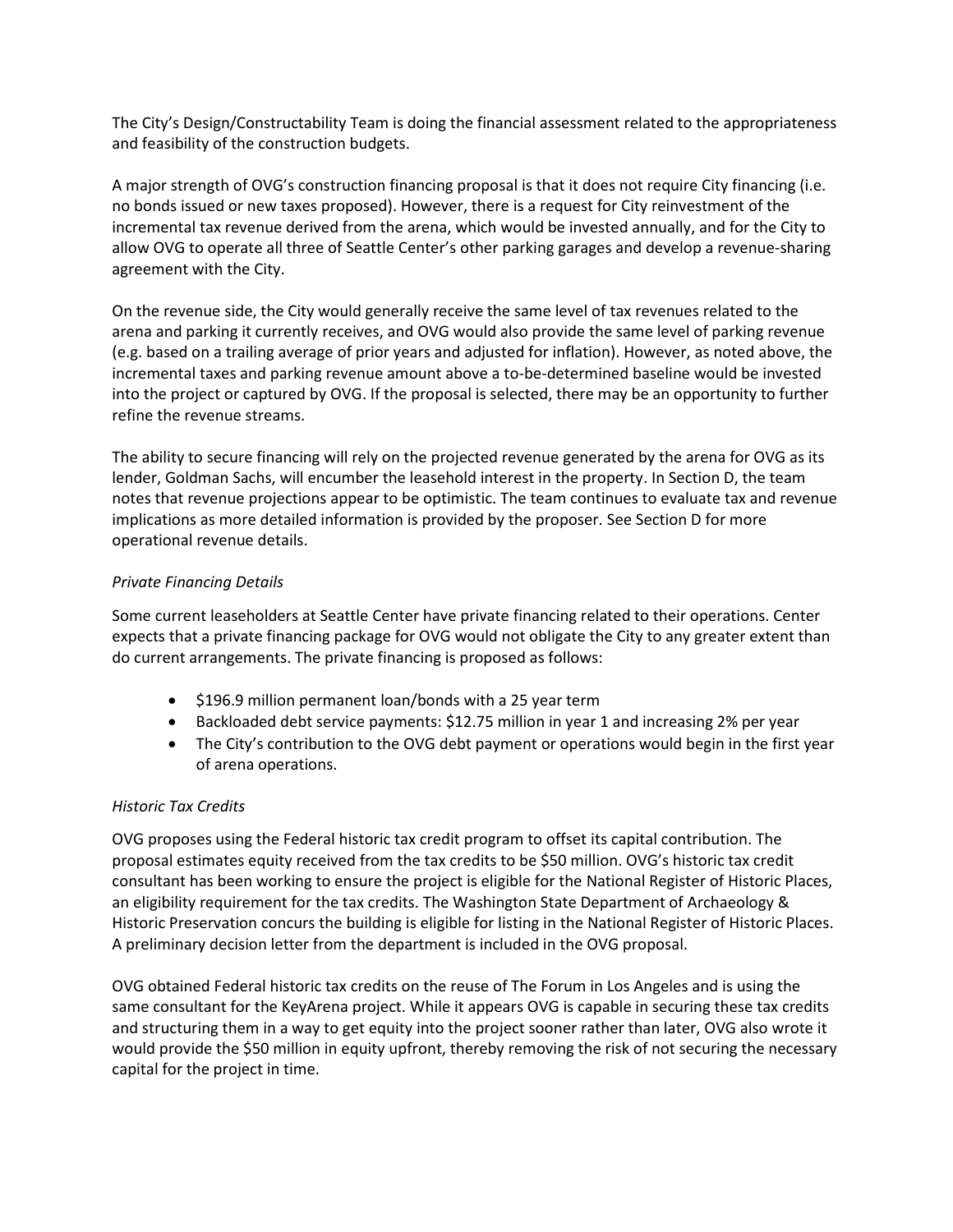### *Preservation Controls and Incentives*

To decrease its equity stake, OVG proposes exploring other financial incentives, including funds associated with landmark designation economic incentives, such as the sale of landmark transferable development rights (TDRs). For KeyArena, TDRs may not be a viable option as (1) Uptown does not currently have that option but it could be created with an up-zone as part of an incentive zoning program; (2) if implemented, the incentive zoning program would be relatively small; (3) if the arena sold its TDRs, which cannot be transferred outside of Uptown, it would flood the market and likely drive the values down. More information would be needed in order to evaluate this aspect of the proposal and other incentives proposed.

## *Deposit*

OVG proposes a \$100,000 deposit upon execution of the Lease Agreement and Development Agreement. On a roughly half-billion-dollar project, this deposit amount is low. This is a weakness in their proposal.

# **D. Provide for the continuous, successful, sustainable operation of the Arena as a world-class civic venue with minimal City financial participation.**

Overall, the operating proforma is optimistic for a building without an NBA or NHL franchise as an anchor tenant. The sponsorship and premium seating revenue estimates appear to be especially optimistic but not necessarily impossible to achieve. Recent financial commitments OVG made since the original submission of the proposal (e.g. \$2 million for the monorail) are not reflected in the original capital budget, projected debt service, or operating costs.

The projected naming, sponsorship, and premium seating revenues account for 59% of total revenues. In 2015, AECOM prepared a report estimating arena revenues and expenses for a modernized KeyArena and a renovated arena with (a) an NBA team or (b) an NBA and NHL team. The table below provides a comparison of OVG's proposal, KeyArena's current revenues, and AECOM's projected revenue estimates.

| (5000s)                | <b>Oak View</b><br>Group<br><b>No NBA or NHL</b><br>(Year 1) | <b>KeyArena</b><br>(2016) | <b>AECOM</b><br><b>Modernized Arena,</b><br><b>No NBA, NHL</b><br>(2020) | <b>AECOM</b><br>Upgraded Arena w/<br>NBA, or NBA and<br><b>NHL (2020)</b> |
|------------------------|--------------------------------------------------------------|---------------------------|--------------------------------------------------------------------------|---------------------------------------------------------------------------|
| Naming                 | 5,000                                                        | 0                         | 1,177                                                                    | 3,000 or 5,000                                                            |
| Sponsorship            | 7,500                                                        | 355                       | 358                                                                      | 6,000 or 8,000                                                            |
| <b>Premium Seating</b> | 9,500                                                        | 1,550                     | 992                                                                      | Team controls                                                             |
| <b>Total</b>           | 22,000                                                       | 1,905                     | 2,527                                                                    | 9,000 or 13,000                                                           |

Some additional proforma notes:

- The \$25 million proposed investment from the Port of Seattle for the parking garage is uncertain. OVG notes they are committed to finding a solution if the Port does not provide funding and will not ask the City to fund the garage.
- To date, OVG has provided minimal event projections and assumptions, so thorough evaluation is difficult.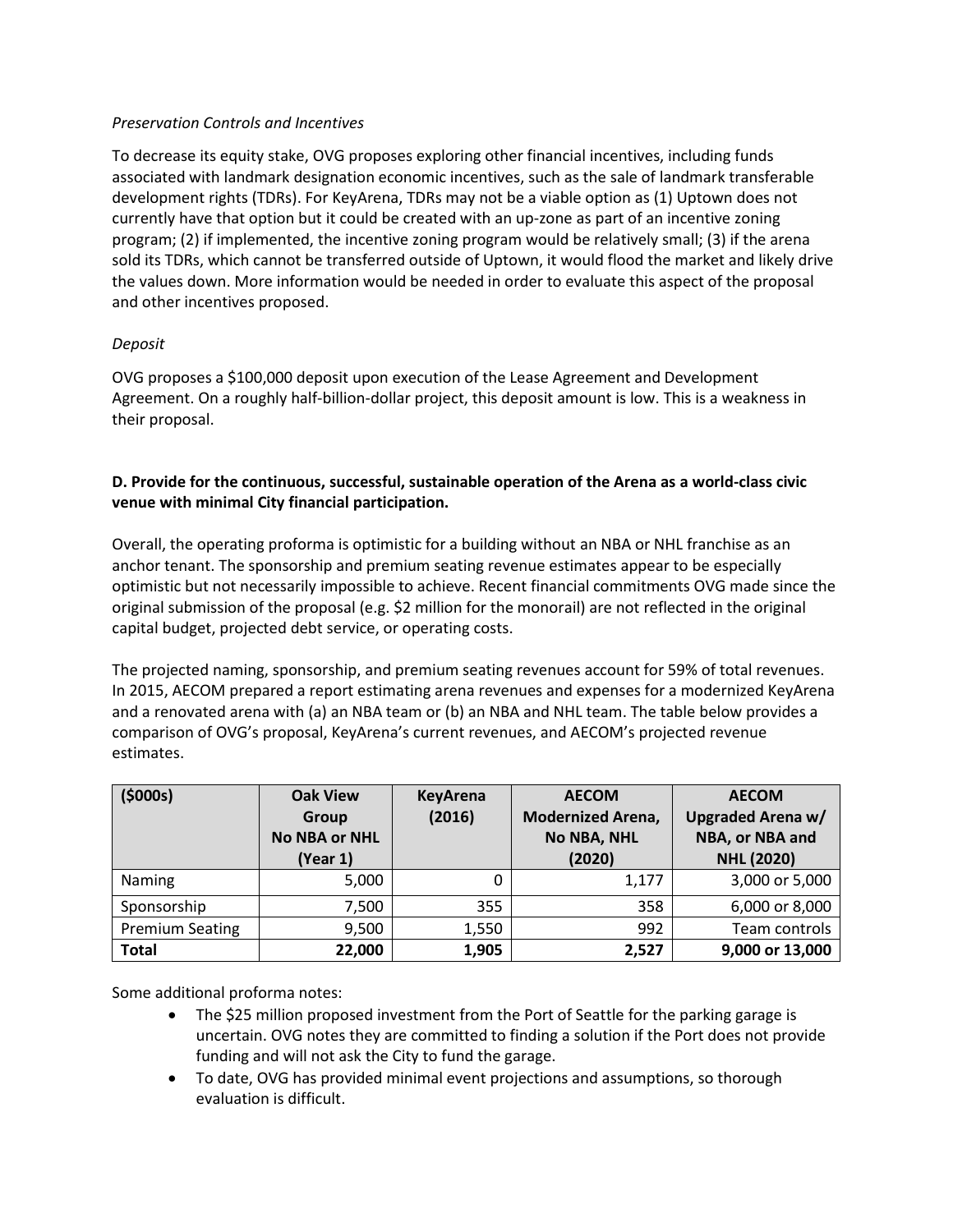- Expense projections are lower than the other proposal while the projected number of events is higher than the other proposal.
- Seattle Storm, Bumbershoot, and the Seattle/King County Medical Clinic will be accommodated. Seattle University will not play at the arena.

### *City Financial Support for Operations*

While the City is not being asked to provide upfront capital for the project, the City would provide financial support over the life of the project. The City would:

- Essentially provide use of the land and facilities rent free for the length of the agreement: 35-year initial term and five, 10-year extensions. Rent is proposed but paid by incremental taxes. OVG further clarified its proposal and indicated a willingness to negotiate these terms further.
- Contribute incremental tax revenues generated by the facility for the length of the agreement. OVG identifies this amount as \$40 million in its sources and uses.
- Transfer control and management of all Seattle Center parking garages to OVG and forego all parking revenue growth from the \$4 million net revenue.

### *Sustainable Operation – Reserves*

A capital reserve account is established with regular, ongoing contributions. OVG also commits to funding any other modernization efforts that will exceed funds held in the reserve account.

### **E. Provide for mitigation of transportation impacts due to Project construction and Arena operations.**

No Finance Review Team comments anticipated.

## **F. Provide Project construction and Arena operations in a manner that is equitable for workers and consistent with the City's Race and Social Justice Initiative.**

No Finance Review Team comments anticipated.

## **G. Provide for Project design and Arena operational integration with Seattle Center, contributing positively to the vibrancy of Seattle Center.**

While OVG 's commitment to make a significant contribution to the community through a new not-forprofit organization is laudable, OVG's efforts to integrate with Seattle Center and address the needs and interests of tenants, users, and the community appears to be a weakness in their proposal, supported by the following notes:

- OVG proposes taking over management of Seattle Center's two other garages with net revenue of approximately \$4 million. Parking revenue accounts for more than 20% of Seattle Center's earned revenues, and parking and traffic are one of the biggest issues for resident tenants. Primary concerns are:
	- o Ensuring that pricing and management of the garages considers the needs and requirements of all the organizations at Seattle Center, not just arena management.